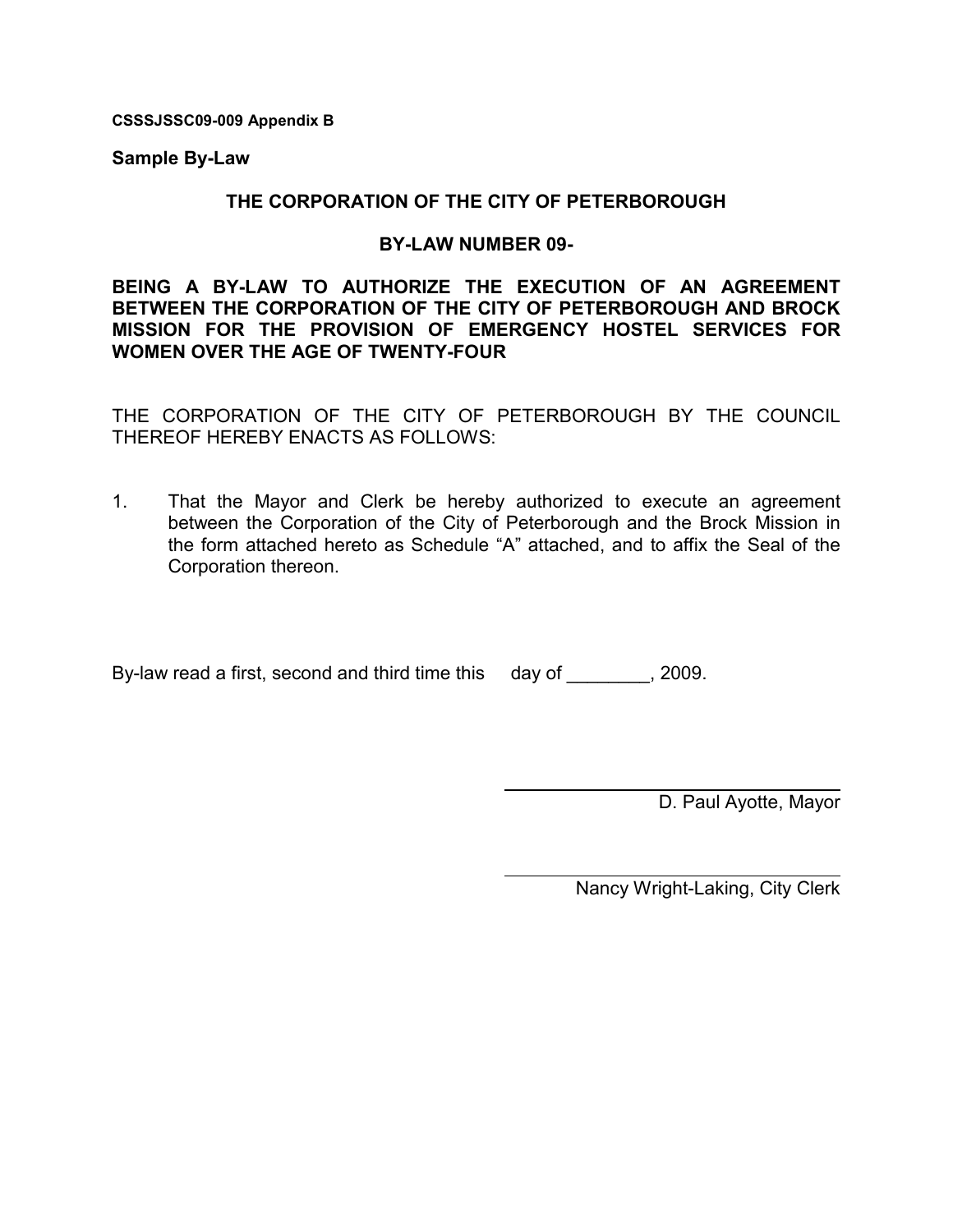#### Sample Agreement

THIS AGREEMENT made in quadruplicate this \_\_\_\_\_\_\_\_ day of \_\_\_\_\_\_\_\_\_, 2009

#### B E T W E E N:

THE CORPORATION OF THE CITY OF PETERBOROUGH (the "City")

- and -

## THE BROCK STREET MISSION PETERBOROUGH

(the "Agency")

WHEREAS pursuant to the Ontario Works Act, 1997, and as further described in Ontario Regulations 135/98 and 134/98 and the Ontario Ministry of Community and Social Services Directive #2.7 "Emergency Hostel Services", the City has undertaken various responsibilities with respect to the provision of emergency hostel services, in the City of Peterborough;

AND WHEREAS at its meeting held November 22, 2004 Council adopted a series of service standards for Hostel operations most of which were set out in staff Report SS04-019 entitled "Final report of the Peterborough Hostel Review"

AND WHEREAS the City issued Request for Proposals Document P-27-07 for the Management and Operation of Emergency Hostel Program to provide an emergency hostel capable of providing up to 50 co-ed adult (over the age of 18) beds per day and /or to provide an emergency hostel capable of providing up to 20 women and family hostel beds per day

AND WHEREAS no proposal was received to provide hostel services to single women age twenty-four and over,

AND WHEREAS Brock Mission has continued to provide per diem hostel services at Cameron House for women age twenty-four and over,

IN CONSIDERATION OF the mutual covenants set out in this Agreement and other good and valuable consideration, the receipt and sufficiency of which are hereby acknowledged, the City and The Agency hereby agree as follows:

#### 1. INTERPRETATION

- 1.1 In this Agreement, and all Schedules forming part thereof, the following terms shall have the following meanings:
	- a) City Staff means persons employed by the City authorized to exercise the rights and perform the duties of the City under this Agreement;
	- b) Client means a person to whom the Agency provides Emergency Hostel and Related Services under this Agreement;
	- c) Director means the City's Director of Community Services, and includes his or her designate or successor, if any;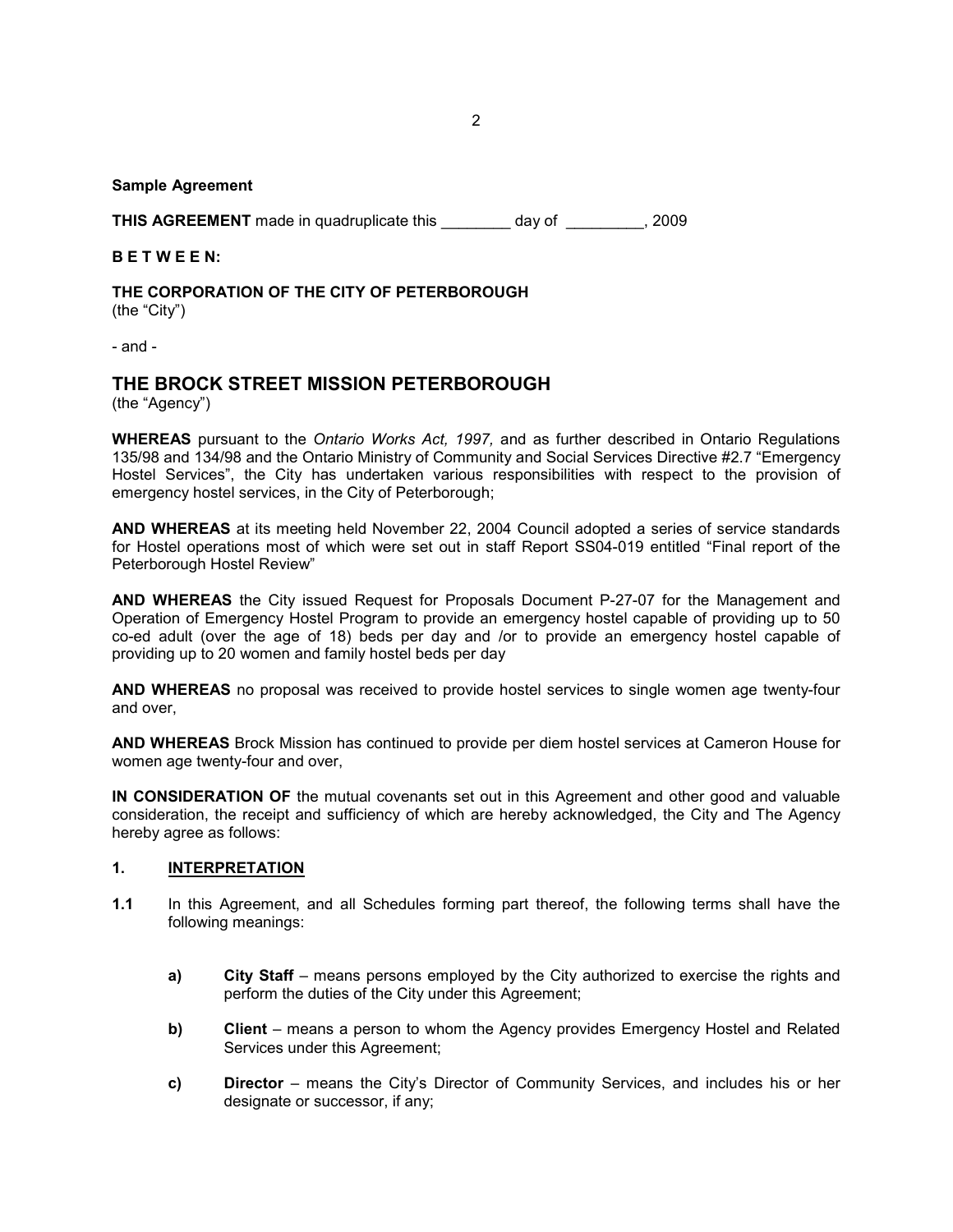- d) Hostel means the facility operated by the Agency at 738 Chemong Road which provides emergency hostel services and related services to Clients;
- e) MFIPPA means the Municipal Freedom of Information and Protection of Privacy Act, as amended from time to time and includes any successor legislation;
- f) Per Diem means the amount paid by the City to the Agency each time an eligible Client receives services pursuant to this Agreement;
- g) Related Services means services offered in addition to those specified in Schedule "A", such as community meal programs, shower/laundry services, open warming and/or cooling programs etc.;
- h) Service Standards means the service standards set out in Schedule "A";
- 1.2 In this Agreement, words in or implying the singular include the plural and vice versa, and words having gender include all genders.
- 1.3 The insertion of headings and the division of this Agreement into articles and subdivisions thereof is for convenience of reference only and shall not affect the interpretation thereof.
- 1.4 The following Schedules form part of this Agreement:
	- Schedule A: Service Standards and Related Services Schedule B: Purchase of Service Specifications

and the parties agree that unless the context clearly indicates otherwise, all references in this Agreement to this Agreement shall be deemed to include such Schedules.

1.5 This Agreement and the Schedules incorporated into it by reference constitute the entire agreement between the parties with respect to the subject matter hereof and all other prior agreements, representations, statements, negotiations and undertakings with respect to such subject matter are superseded hereby.

#### 2. OBLIGATIONS OF THE AGENCY

- 2.1 The Agency shall provide the following services:
	- a. Emergency hostel services in accordance with Schedules "A" and "B".
	- b. The administration of personal needs as defined in, and in accordance with the eligibility criteria established by, the Ontario Works Act, 1997, or any successor legislation thereto. If a Client receives a payment for personal needs, the Agency shall retain a receipt, signed by the Client, in the appropriate file.
- 2.2 The Agency's Executive Director shall designate a person to be responsible for access to information and protection of privacy issues and the implementation of instructions in accordance with paragraph 2.4.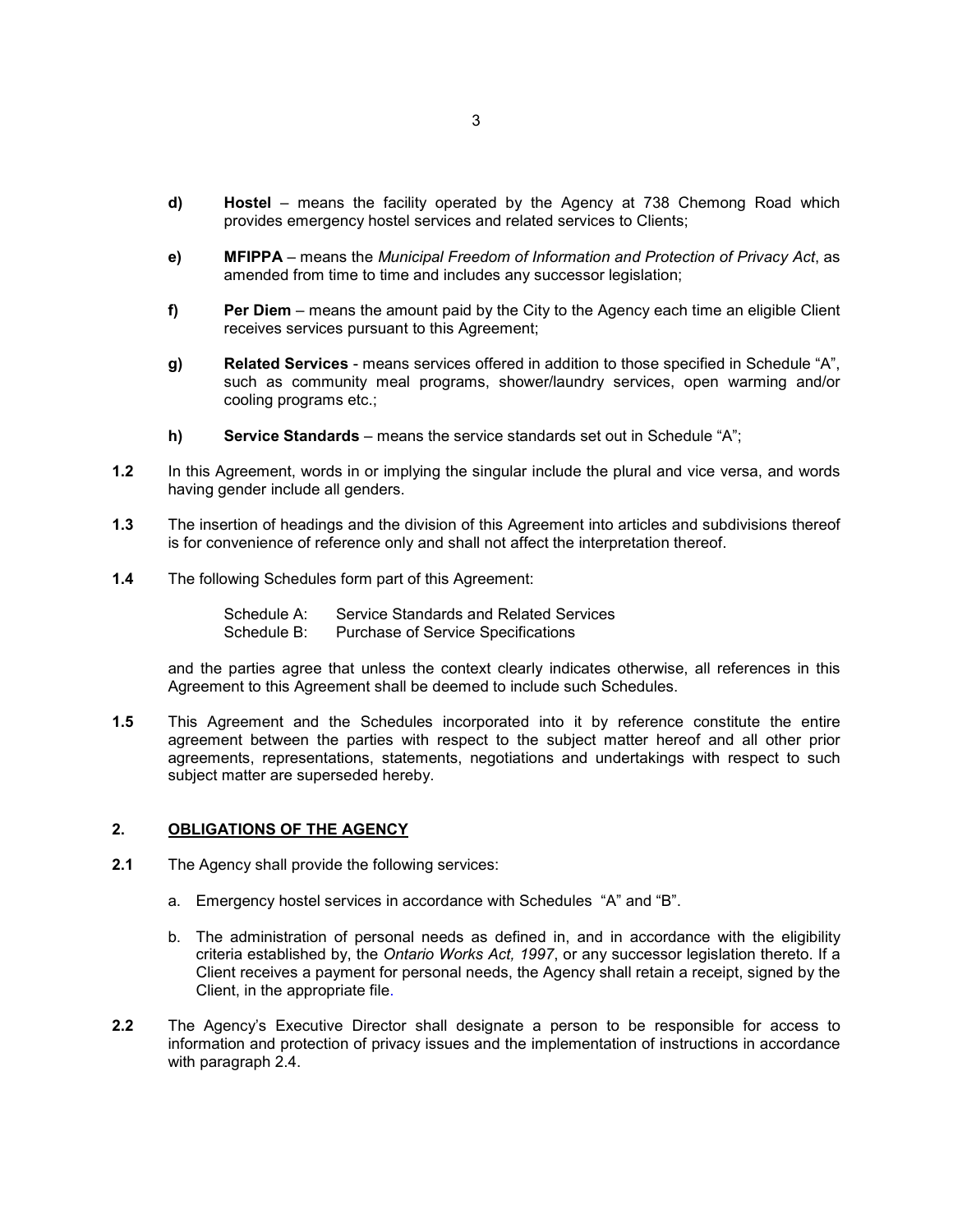- 2.3 The Agency shall maintain the physical security of all data, information, reports material and other documents relating to this Agreement notwithstanding the medium in which such data, information, reports, materials or other documents are received or stored (including facsimile transmission) and shall advise the City's Staff immediately in the event of a security/privacy breach.
- 2.4 The Agency shall comply with all instructions and requirements of the City's obligations under the Municipal Freedom Information and Personal Privacy Act (MFIPPA) as established by the City's MFIPPA Head.
- 2.5 In order to fulfil its obligations under paragraph 2.1, the Agency shall ensure that all persons who provide services under this Agreement receive adequate training and are knowledgeable of the requirements of this agreement.
- 2.6 The Agency shall maintain the Hostel in a good state of repair and shall have a disaster plan in place that will ensure ongoing hostel services to clients in the eventuality that the hostel building (s) becomes uninhabitable;
- 2.7 The Agency shall, in such form and containing such content as requested by the City's Senior Director of Corporate Services, acknowledge the support of the City and County as provided through the City's Social Services Department on any material, web-sites, agency descriptions, reports, events, signage or publicity which is paid for in full or in part with funding provided pursuant to this Agreement.
- 2.8 The City recognizes that the Agency has the right to deliver other programmes not covered by this Agreement and to allocate its other resources accordingly, provided the Agency expends the per diem funding allocated by the City pursuant to this Agreement for the services described herein.

## 3.0 TERM

- 3.1 The term of the agreement will be for a 3-year period from date of signing in 2009 to December 31, 2012. This agreement may be renewed for additional terms with the written agreement of the parties.
- 3.2 Unless the Agency has breached this agreement, either party may at any time terminate this Agreement, without penalty or cause, by giving a minimum of 90 days written notice to the other party.
- 3.3 Notwithstanding Article 3.2, in the event the Agency breaches this Agreement and
	- a. the breach has not been remedied within 20 days of receipt by the Agency of written notice of the breach or within such longer period as the City may allow; or
	- b. a plan satisfactory to the Director of Social Services and the Senior Director of Corporate Services and/or City Solicitor to remedy the breach has not been implemented within the time period specified in the written notice

the City may, in its absolute discretion and upon written notice to the Agency, terminate the Agreement forthwith at any time after the specified notice period has expired.

3.4 Notwithstanding paragraph 3.3, if in the opinion of the Director of Social Services and the Senior Director of Corporate Services and/or City Solicitor, the Agency is in significant breach of this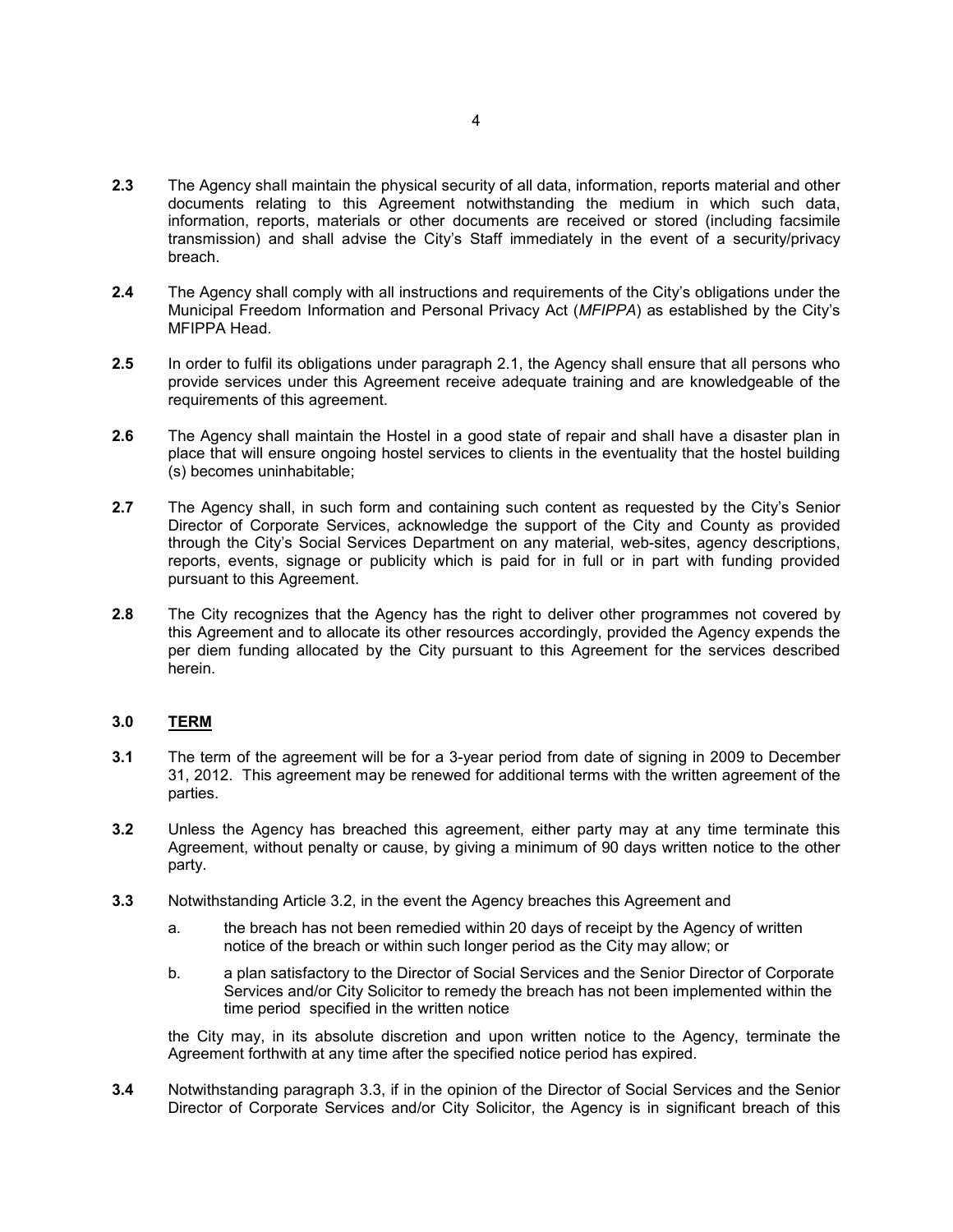Agreement and the nature of the breach is such that immediate termination of the Agreement is warranted, the City may, upon written notice to the Agency terminate this Agreement forthwith.

- 3.5 In the event that the City terminates this Agreement under paragraph 3.3 or 3.4, the Agency acknowledges and agrees that the City shall have no liability to the Agency whatsoever for any loss which may be suffered by the Agency as a result of the termination.
- 3.6 Prior to the City exercising its discretion under Section 3.3 or Section 3.4, the City's representatives as identified in Section 3.3(b) may, in the case of any dispute between the City and the Agency concerning their respective rights and obligations under this Agreement, refer the dispute to mediation. In that event, the Agency shall, within five (5) days of the City giving notice to mediate, notify the City of its agreement to mediate the dispute. The City and the Agency shall co-operate in the selection of the mediator. In the event the City and the Agency cannot agree on a mediator, the City Solicitor shall select the mediator. The City and the Agency shall equally share the costs of the mediation, unless otherwise agreed to in writing prior to the commencement of the mediation. If the mediation fails to result in agreement between the parties, the City reserves the right to pursue any other remedy available under the Agreement or at law.

#### 4. PAYMENT

- 4.1 The City shall pay the following amounts to the Agency in accordance with Schedule "B":
	- a. A Per Diem for each eligible Client;
	- b. A Personal Needs payment for each eligible Client.
- 4.2 The Agency shall use funds provided by the City pursuant to paragraph 4.1 only for the specific purpose(s) as set out in paragraph 2.1 above. Any amount which is used by the Agency contrary to this paragraph shall be immediately refunded to the City by the Agency after due demand by the City's Senior Director of Corporate Services. At its sole option, the City may deduct or set off the amount from any subsequent monies due to the Agency
- 4.3 Notwithstanding anything in this Agreement, the City may, at its sole discretion, provide advance funding to the Agency. In this event, any such payments made by the City in excess of the amount to which the Agency is thereafter entitled shall be immediately refunded to the City by the Agency after due demand by the City's Senior Director of Corporate Services. At its sole option, the City may deduct or set off the amount from any subsequent monies due to the Agency.

#### 5. REPORTS

- 5.1 The Agency shall create, maintain and, upon reasonable notice from the City, make available to the City, the following documents:
	- a. Service records for each client, which shall include the following information, name, date of birth, date of intake, reason for service, date of discharge and reason for discharge relating to each stay by each client receiving services pursuant to this Agreement;
	- b. Current financial records and books of account respecting all funds received by the Agency from the City pursuant to this Agreement, maintained in accordance with generally accepted accounting principles.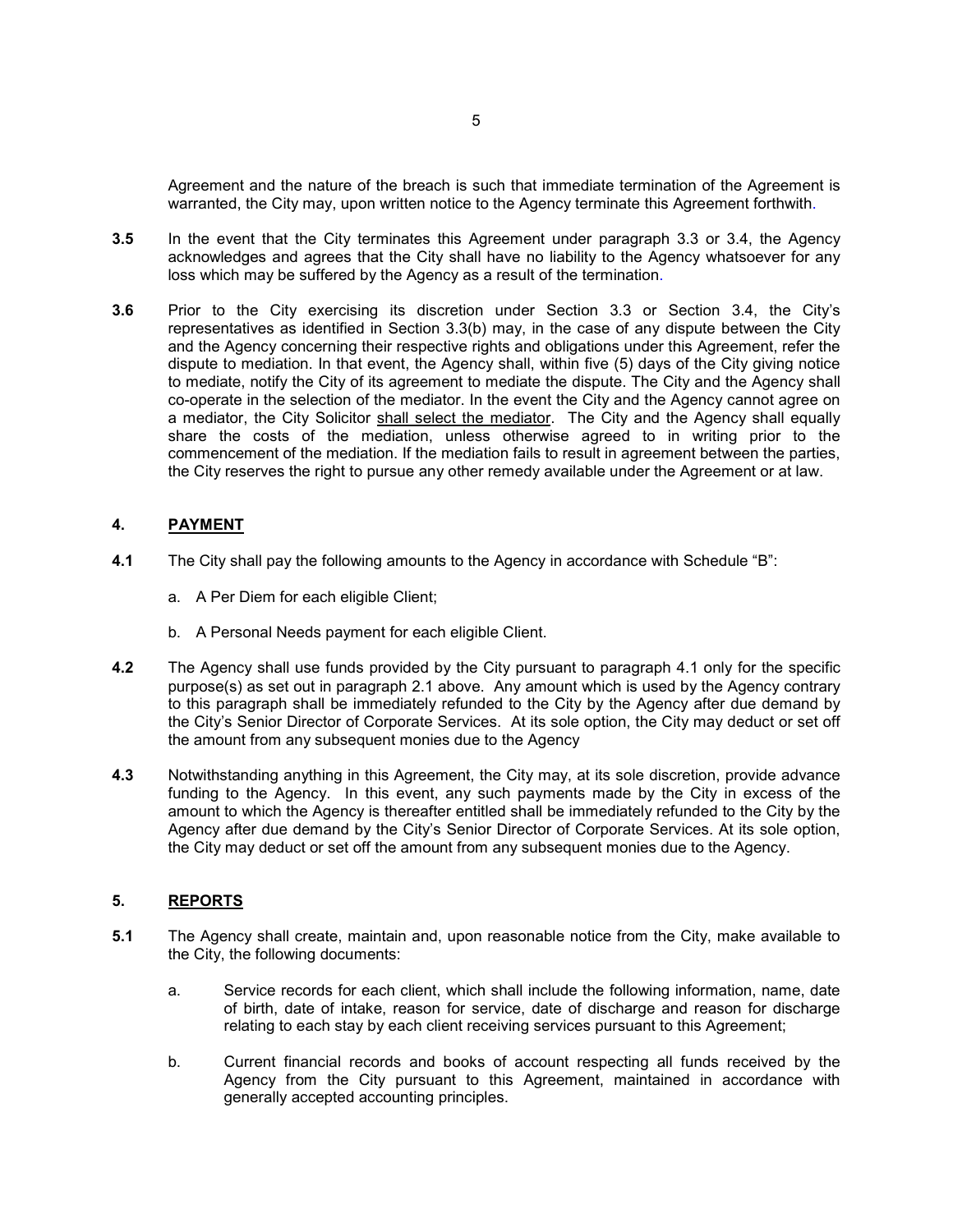- c. An Annual Audited Financial Statement; which shall account for, and indicate how, all funds received from the City were expended.
- d. Any other report or record that the Director, acting reasonably, requests.
- 5.2 In the event the Agency receives a management letter from its auditor, the Agency shall provide a copy of the letter to the Director within 10 days of receipt of the letter.
- 5.3 The Agency acknowledges that failure to submit the reports or other documents required in accordance with paragraph 5.1 or 5.2 may result in either the withholding of payment until such reports are submitted or in the termination of this Agreement.
- 5.4 The Agency shall permit City Staff at any time during the term of this Agreement, and for seven (7) years after its expiry or termination, and during the Agency's usual business hours, to review and make copies of all of the Agency's materials, records and other documents relating to this Agreement provided that the City gives the Agency at least twenty-four (24) hours notice of its intention to do so and the City provides a reason for the request.
- 5.5 Upon written request from the Director, the Agency shall provide, within 10 business days, copies of the Agency's materials, records and other documents relating to this Agreement.
- 5.6 The Agency agrees that the City shall be entitled to share the Agency's data, information and reports in aggregated form with any third party the Director determines is appropriate and/or necessary to share such data, information and reports.
- 5.7 All material and reports prepared by the Agency under this Agreement and all forms, electronic or otherwise, prepared by the City and completed by the Agency under this Agreement shall become the sole property of the City, including copyright therein. Notwithstanding the preceding, the Agency shall be entitled to use their own statistics for their own purposes.

## 6. OBSERVANCE OF LAW AND POLICIES

- 6.1 The Agency shall comply with the Service Standards set out in Schedule A and all applicable federal, provincial and municipal legislation, regulations and by-laws including but not limited to the Fire Code, the Building Code, Ontario Human Rights Code, the Occupational Health and Safety Act, MFIPPA, the Workplace Safety and Insurance Act and any applicable City or County By-laws.
- 6.2 This Agreement shall be governed by and construed in accordance with the laws of the Province of Ontario.

## 7. THE AGENCY'S CONTRACTUAL STATUS

- 7.1 The Agency is an independent contractor and, its agents, officers and employees, in the performance of this Agreement, shall be taken to be acting in an independent capacity and not as officers or employees of the City.
- 7.2 The Agency shall be solely responsible for the actions of any subcontractors employed, engaged or retained by it for the purpose of assisting it in the discharge of its obligations under this Agreement.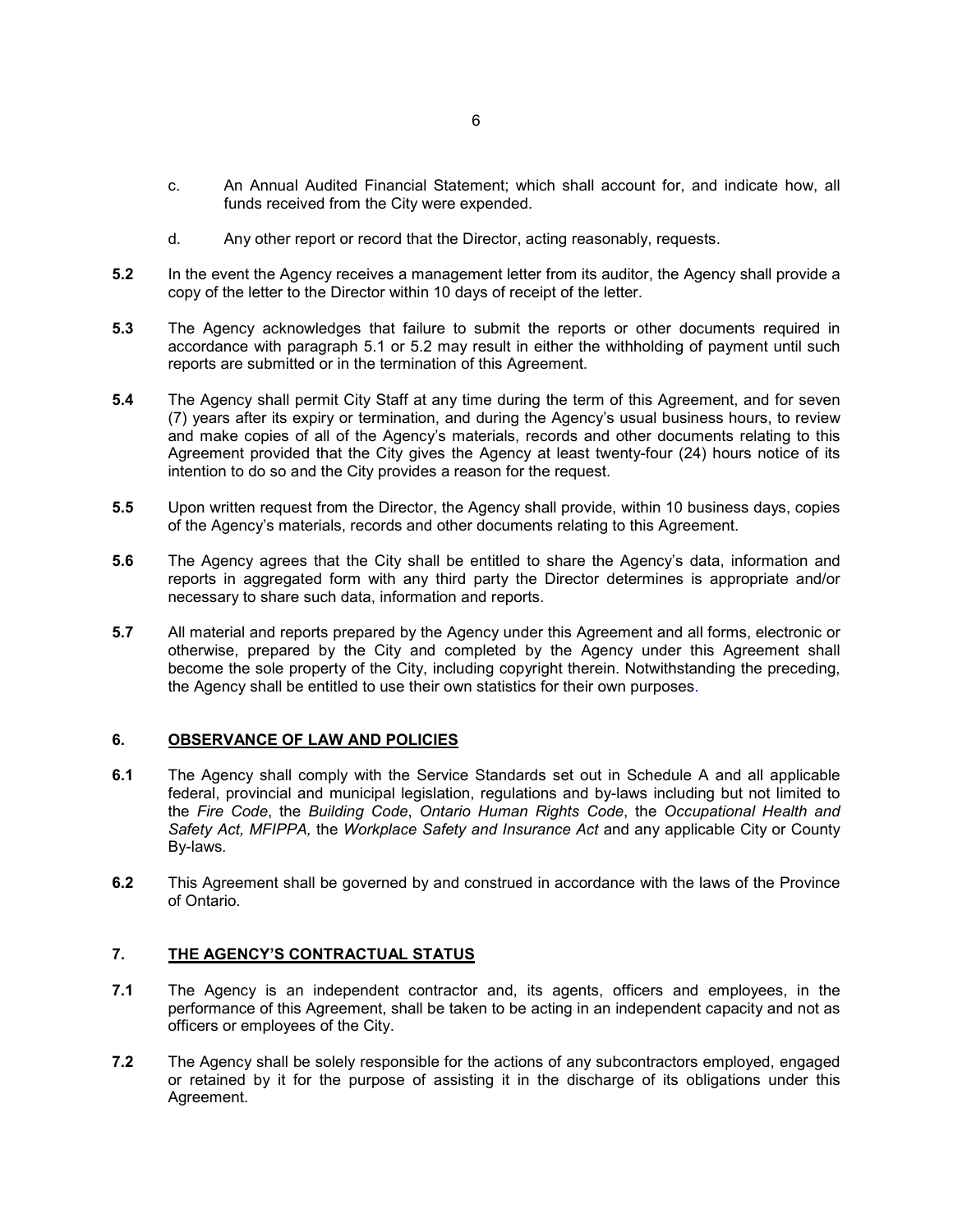7.3 The City and the Agency acknowledge that the Per Diem does not provide 100% funding required by the Agency to meet its obligations under this Agreement, and that the Agency will have to obtain additional funding from other sources to fully meet its obligations under this Agreement.

#### 8. INSPECTION

- 8.1 The Agency shall permit City Staff to enter the Hostel at any time, upon at least 24 hours notice, in order to observe and evaluate the services provided pursuant to this Agreement.
- 8.2 The Agency agrees that its directors, officials and staff providing services pursuant to this Agreement shall, upon the request of the Director, be available for consultation with City Staff within a reasonable time after such request is made.

#### 9. CONFIDENTIALITY

9.1 The Agency, its officers, agents and employees shall treat all information, especially that relating to Clients, obtained through the performance of its obligations under this Agreement, as confidential, and shall comply with all instructions and requirements of the City's obligations under the Municipal Freedom Information and Personal Privacy Act (MFIPPA) as established by the City's MFIPPA head.

#### 10. INDEMNITY

10.1 The Agency shall at all times indemnify and save harmless the City, its officers, employees, agents, invitees, successors and assigns (all of which are hereinafter called the "City Indemnities") from and against any and all manner of claims, demands, losses, costs, charges, actions and other proceedings whatsoever made or brought against, suffered by or imposed on the City in respect of any loss, damage or injury (including fatal injury) to any person or property (including, without restriction, employees, agents, or of the Agency) directly or indirectly arising out of, resulting from or sustained as a result of the Agency's performance of or failure to perform this Agreement, excepting only those claims, demands, losses, costs, charges and actions that are a result of the negligence of the City.

#### 11. **INSURANCE**

- 11.1 During the term of this Agreement, the Agency shall maintain, at its own expense, Comprehensive General Liability insurance having a limit of not less than FIVE MILLION DOLLARS (\$5,000,000.00) per occurrence in respect of third party bodily injury and property damage and personal liability with an insurer acceptable to the City Solicitor, acting reasonably.
- 11.2 All policies shall contain undertakings from the insurer that none of the policies shall be cancelled or allowed to lapse or be materially changed until at least 30 days prior written notice has been given to the Agency and the City.
- 11.3 The Agency shall provide at the time of execution of this Agreement evidence of such insurance coverage in a form satisfactory to the City Solicitor and from time to time, as such coverage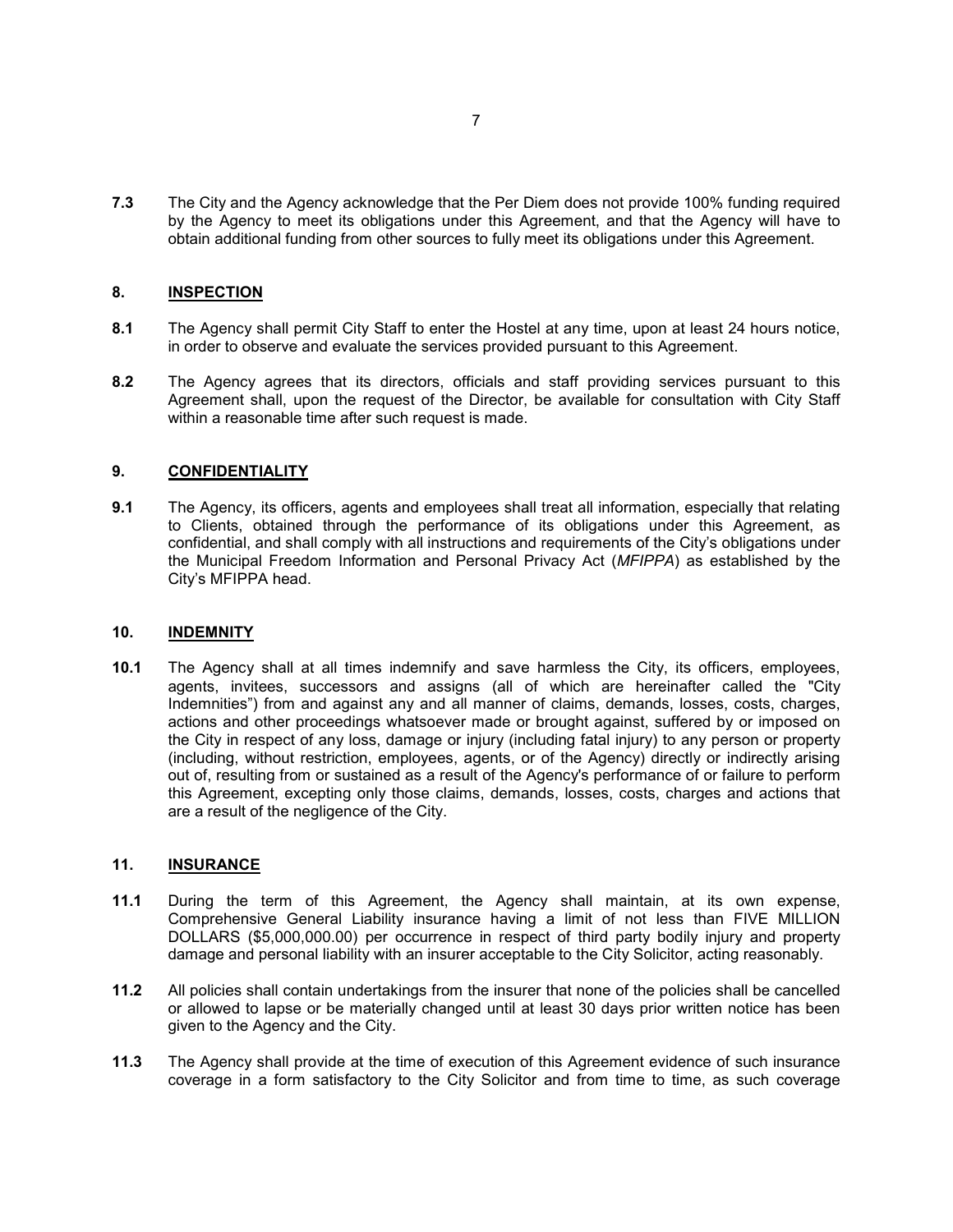expires or is replaced, shall provide evidence of renewals or replacements thereof satisfactory to the City Solicitor.

#### 12. NOTICE

- 12.1 Any demand or notice to be given pursuant to this Agreement shall be properly made and given if made in writing and either delivered to the party for whom it is intended to the address as set out below or sent by prepaid registered mail addressed to such party as follows:
	- (a) where the City is the intended recipient:

The City Clerk City of Peterborough City Hall 500 George Street North Peterborough, ON K9H 3R9

(b) where the Agency is the intended recipient:

Brock Mission 217 Murray St PO Box 1445 Peterborough, ON K9J 7H8

Attention: William McNabb, Executive Director

or to such other addresses as the parties may from time to time notify in writing, and any demand or notice so made or given shall be deemed to have been properly made or given and received on the day on which it shall have been so delivered or, if mailed, then, in the absence of any interruption in postal service in the City affecting the delivery or handling thereof, on the day following three (3) clear business days following the date of mailing.

#### 13. GENERAL PROVISIONS

- 13.1 Should any provision of this Agreement be declared or found to be illegal, unenforceable, legally ineffective or void, then each party shall be relieved of any obligation arising from such provision, but the balance of this Agreement, if capable of performance, shall remain in full force and effect.
- 13.2 No term or provision of this Agreement shall be deemed waived and no breach consented to, unless such waiver or consent is in writing and signed by an authorized representative of the party claimed to have waived or consented.
- 13.3 No consent by a party to, or waiver of, a breach under this Agreement shall constitute a consent to, waiver of, or excuse for any other, different or subsequent breach.
- 13.4 The Agency shall not assign in whole or in part its obligations under this Agreement.
- 13.5 This Agreement may not be varied, altered, amended or supplemented except by an instrument in writing duly executed by the authorized representatives of both parties.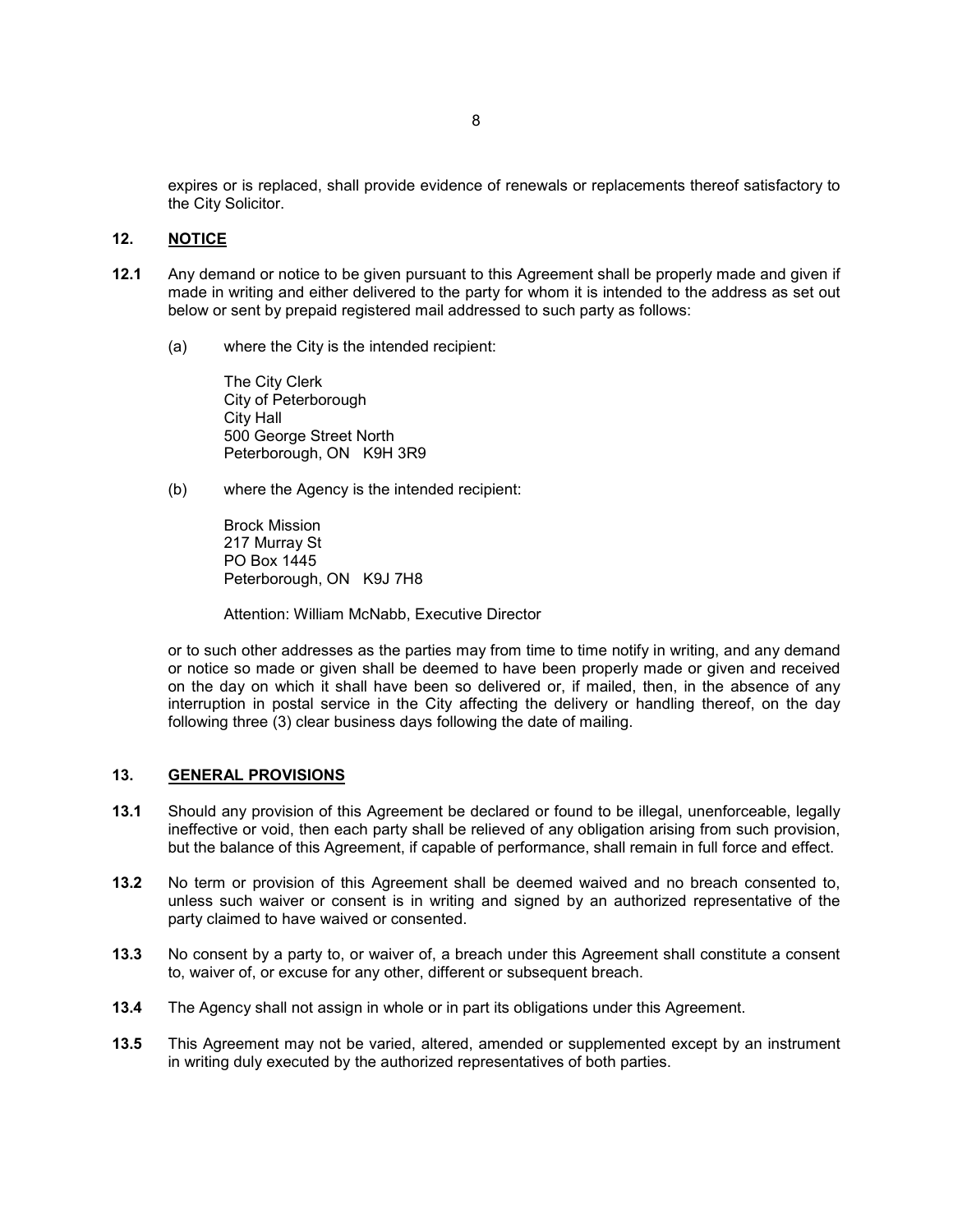- 13.6 All obligations of confidentiality and indemnification and the reporting requirements as set forth in this Agreement shall survive termination of this Agreement.
- 13.7 The parties agree and acknowledge that this Agreement may be amended from time to time through the amendment to or addition of the Schedule(s) that will form part of this Agreement.

IN WITNESS WHEREOF the parties hereto have executed this Agreement.

| THE CORPORATION OF THE<br><b>CITY OF PETERBOROUGH</b>    |
|----------------------------------------------------------|
|                                                          |
| D. Paul Ayotte, Mayor                                    |
|                                                          |
| Nancy Wright-Laking, Clerk                               |
| <b>THE BROCK STREET MISSION</b>                          |
| <b>PETERBOROUGH</b>                                      |
|                                                          |
| Name: William McNabb<br><b>Title: Executive Director</b> |
|                                                          |
| Name:<br>Title:                                          |
|                                                          |

) I/we have authority to bind the Agency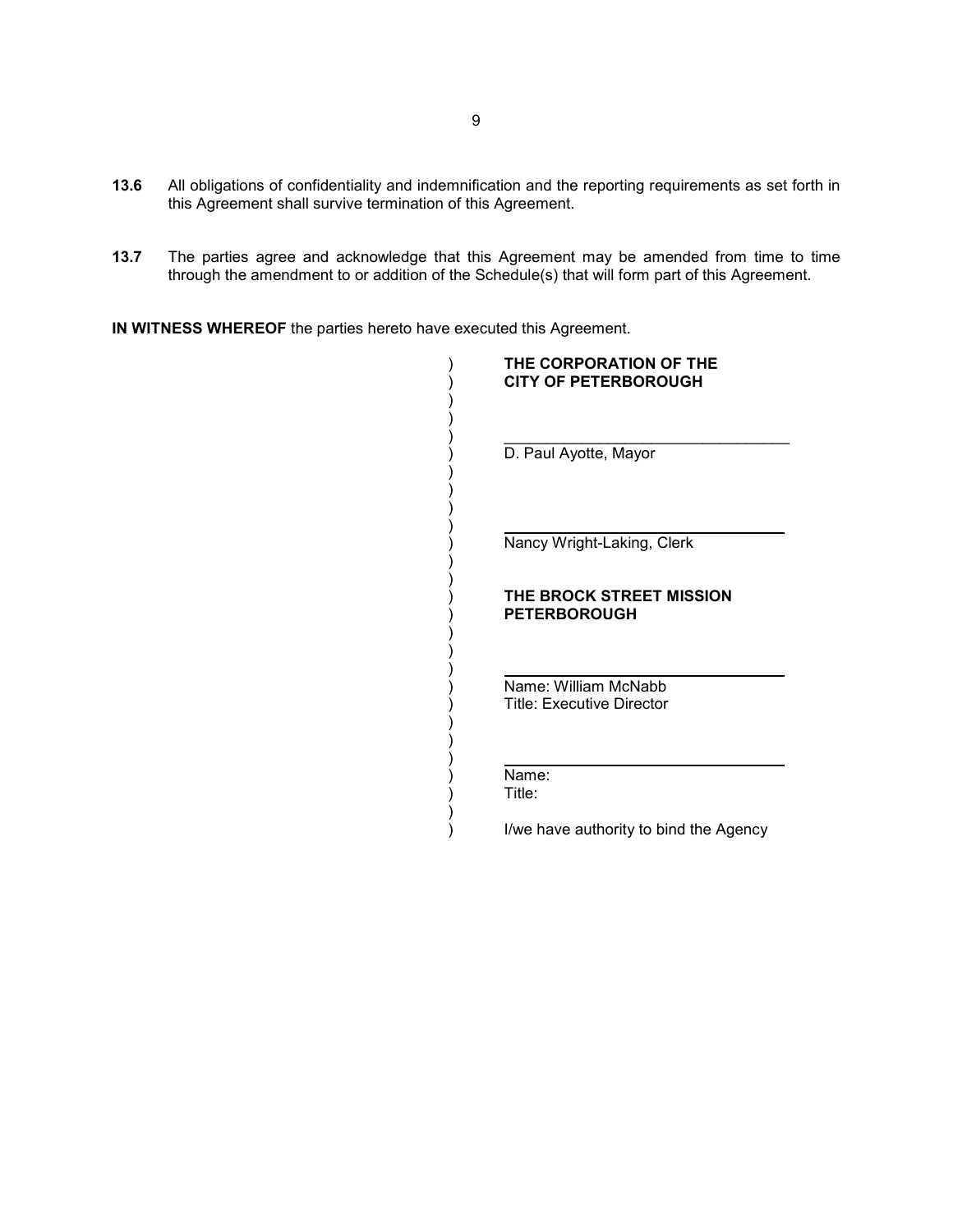# Schedule A

# Service Standards and Related Services For Hostels in the City of Peterborough

## 1. Minimum Staffing Standards:

 The Agency shall provide a minimum of one (1) front line hostel worker at all times that residents are in the hostel. While this agreement establishes standards for the operation of an emergency Hostel for women over 24 years of age, it nonetheless remains the Agency's responsibility to ensure that staffing levels are adequate to provide a safe working environment for its staff and a safe living environment for Clients.

## 2. Operating Standards:

The Agency shall ensure the following Operating Standards are met:

- a. The Agency shall operate its Hostel in accordance with the policies and procedures approved by its Board of Directors and implemented through its Executive Director.
- b. The Agency shall develop, post and implement a statement of Client Rights and a Client Complaint Resolution Protocol.
- c. The Agency shall report to the Director any serious occurrence involving personal injury or property damage, as soon as practicable.
- d. The Agency shall participate with the City in an annual evaluation of hostel programs and services.
- e. The Agency shall ensure that each front line hostel worker shall be trained in CPR, First Aid, Crisis Prevention/Intervention Strategies, any other training required by applicable legislation. Staff involved in food preparation shall receive training in food handling in accordance with the requirements of the Peterborough County-City Health Unit (the "Health Unit").

#### 3. Safety and Security Standards:

- a. The Agency shall take reasonable measures to protect Clients, and to protect property from illegal entry. Hostels serving women and children must take measures to protect children against possible injury resulting from falls from windows and fire exits.
- b. The Agency shall ensure that the Hostel is inspected at least once annually by Fire Services, and provide the City with written verification that the inspection was completed.
- c. The Agency shall train all staff, including volunteer staff, in emergency evacuation and workplace health and safety specific to the Agency. All Clients shall be informed by staff of emergency procedures either when they enter the Hostel or soon thereafter. Fire drills shall be held on a regular basis and records kept of the same.
- d. The Agency shall post emergency evacuation procedures in conspicuous places within the Hostel or as otherwise directed by the Fire Department.
- e. The Agency shall have a first aid kit available on the premises in a safe location and all staff shall be informed of the location.
- f. The Agency shall post emergency numbers for the Police, Fire Department, Ambulance and Poison Control Centre, near every telephone.
- g. The Agency shall permit inspections of the Hostel by the Health Unit's Medical Officer of Health, or his designate, at reasonable times, to ensure compliance with all applicable health regulations.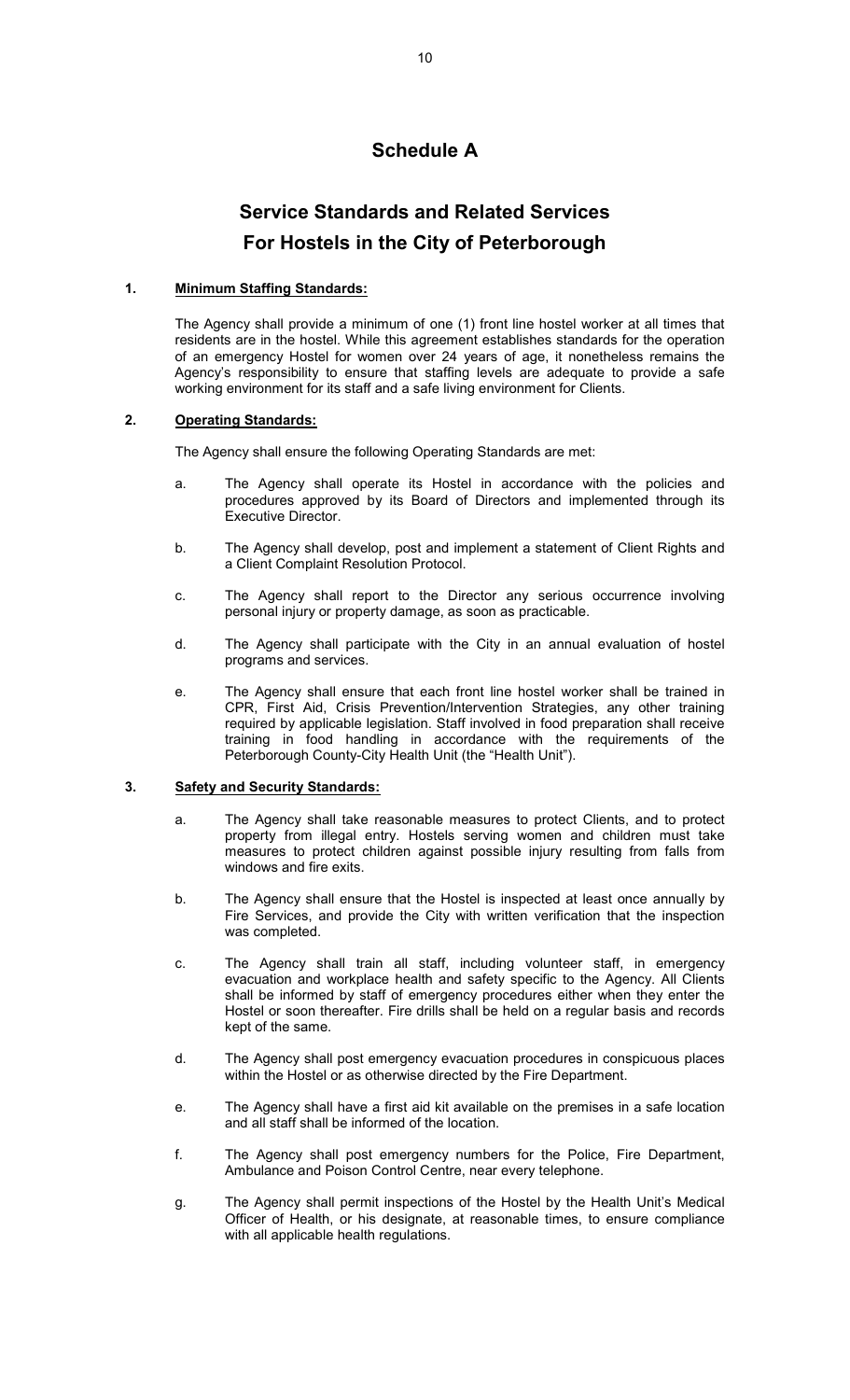## 4. Client Service Standards:

- a. The Agency shall ensure 24-hour telephone access and shall ensure that the Hostel provides 24- hour Client intake services.
- b. The Hostel will be minimally open and accessible to Clients from 5:00 pm to 9:00 am every day and 24-hours a day on weekends.
- c. The Agency shall communicate all house rules and the residents' rights and complaint protocols, upon intake, to Clients.
- d. The Agency shall provide Clients with three nutritious meals per day.
- e. The Agency shall post menus. The food served shall provide appropriate and adequate nourishment in accordance with the Canadian Food Guide.
- f. The Agency shall provide each Client with sheets, pillowcases, bedding, face cloths and towels. Mattresses and pillows shall be made of, or covered with fire resistant materials and be of institutional quality.
- g. The Agency shall ensure sheets, pillowcases, bedding, face cloths and towels are changed weekly, or as required, or whenever a new resident occupies that bed.
- h. The Agency shall store, but not dispense, medication belonging to the client.

## 5. Invoicing

- a. Unless otherwise arranged, the Agency shall submit monthly invoices, showing the service provided and aggregate totals, in a format approved by the City.
- b. The Agency shall complete, and require each Client to sign a "Shelter Resident Consent Form" prior to claiming the Per Diems for eligible Clients. These forms shall accompany each monthly invoice submitted to the City.

#### 6. Reporting Requirements:

The Agency shall provide the following reports to the Director:

- a. Verification of annual Fire inspection from the Fire Department.
- b. All health inspection reports issued by the Health Unit.
- c. Annual verification that the general liability insurance required under this agreement is still in effect in the prescribed amount and form.
- d. Client information data, as required.
- e. Service and program outcomes, as required.
- f. Quarterly financial statements (unaudited) which shall indicate how, all funds received from the City were expended.
- g. Annual Audited Annual Financial Statement; which shall indicate how, all funds received from the City were expended.

# 7. **Inter-Agency Service:**

- a. The Director and City Staff will use their best efforts to provide the Agency with timely notification of changes in relevant City policy, and/or Provincial legislation.
- b. The Director and City Staff shall inform the Agency of any complaints or suggestions about that Agency that it may receive.
- c. The Agency will inform the Police and other agencies when they have knowledge or a reasonable belief that a Client may pose a danger to self or others. The Agency also acknowledges that they do not need to obtain the Client's permission to release information under such circumstances.